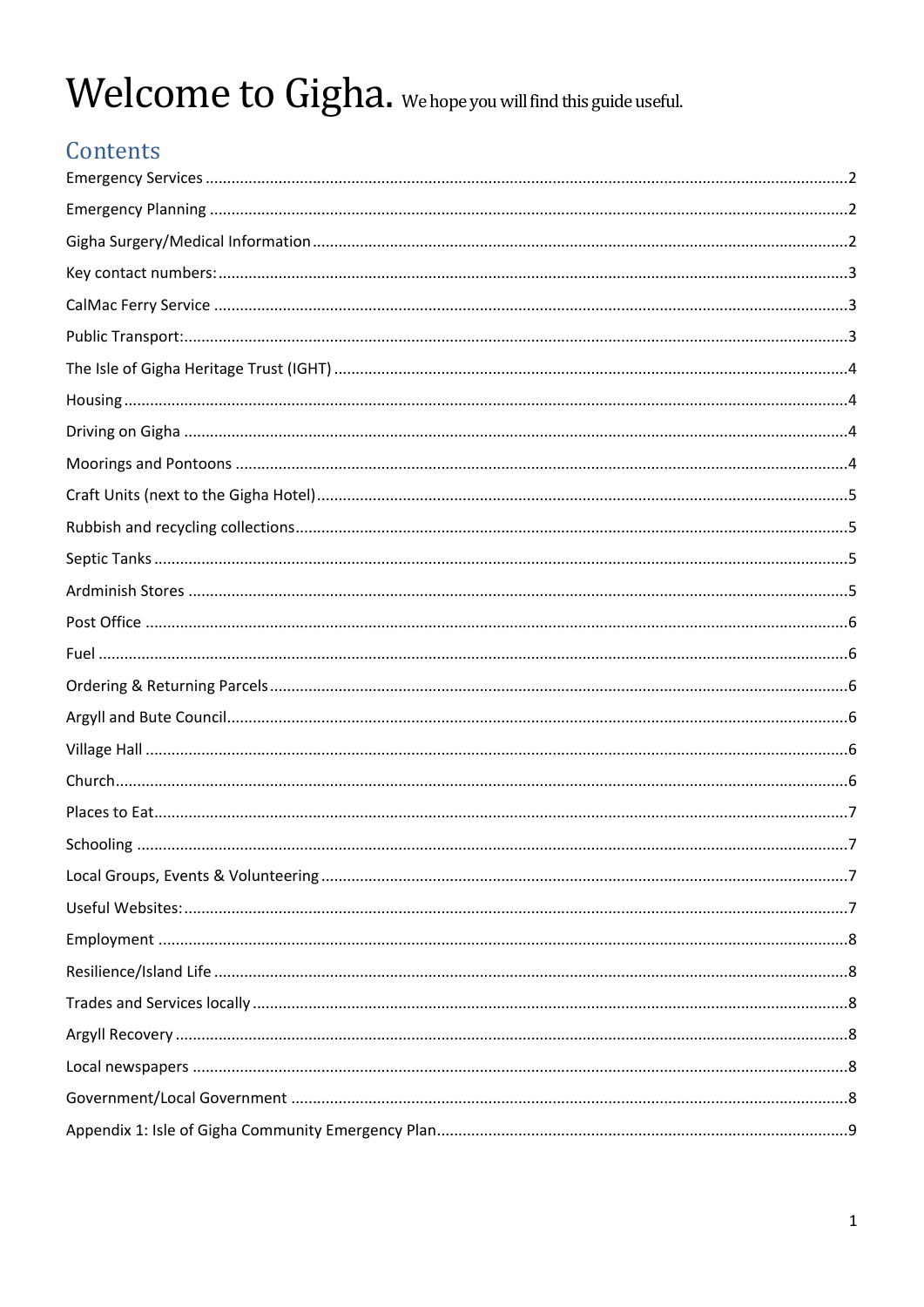## <span id="page-1-0"></span>Emergency Services

In the event of an emergency on the island, you should always phone 999.

There is a fire station and coast guard station on the island, however you should still contact 999 to report any incidents. There is no police station on the island, the closest station is in Campbeltown. The closest Vet practice is in Campbeltown and there is also one in Lochgilphead. Contact details are below.

#### <span id="page-1-1"></span>Emergency Planning

There is an Emergency Plan (see Appendix 1 at the end of this document) in place which is held by local emergency services including the Coast Guard, Fire Station, Surgery, Ambulance Service, Gigha Trust, and Gigha Community Council. The community emergency plan will be activated in the event of one or more of the following occurring:

Major incident declared (by the appropriate authority)

- Severe weather event
- Extended power outage
- Flooding or coastal inundation event
- Ferry or cruise ship incident
- Large scale road traffic collision
- Major fire or explosion
- Aircraft crash
- Terrorist related incident

You should always call 999 in the case of an emergency and the local Emergency services will then be notified.

## <span id="page-1-2"></span>Gigha Surgery/Medical Information

There is a surgery located at the top row of Ardminish Village, manned by a Community Nurse. A GP visits the island once a week on a Wednesday. Appointments with GP must be made either via Gigha Surgery or by contacting Muasdale Surgery.

A Nurse led Drop-In Clinic is available Monday to Friday from 9.30am – 10.30 am and from 12.30pm – 1.30pm.

Prescriptions can be ordered via Muasdale Surgery and will be brought over by the GP on a Wednesday, for collection at your convenience.

The Community Nurse can be contacted on 01583 505223 or 07876132130 between the hours of 8.30am and 3pm Monday – Friday. If medical assistance is required out with these hours the following applies: - Monday – Friday 3pm – 6pm please contact Muasdale Surgery on 01583 421206. After 6pm and at weekends contact NHS24 on 111 or in the event of an emergency please dial 999.

There are 3 defibrillators on the island. These can be located at Ardminish Stores and the Village Hall. The Nurse on Duty also has access to a defibrillator.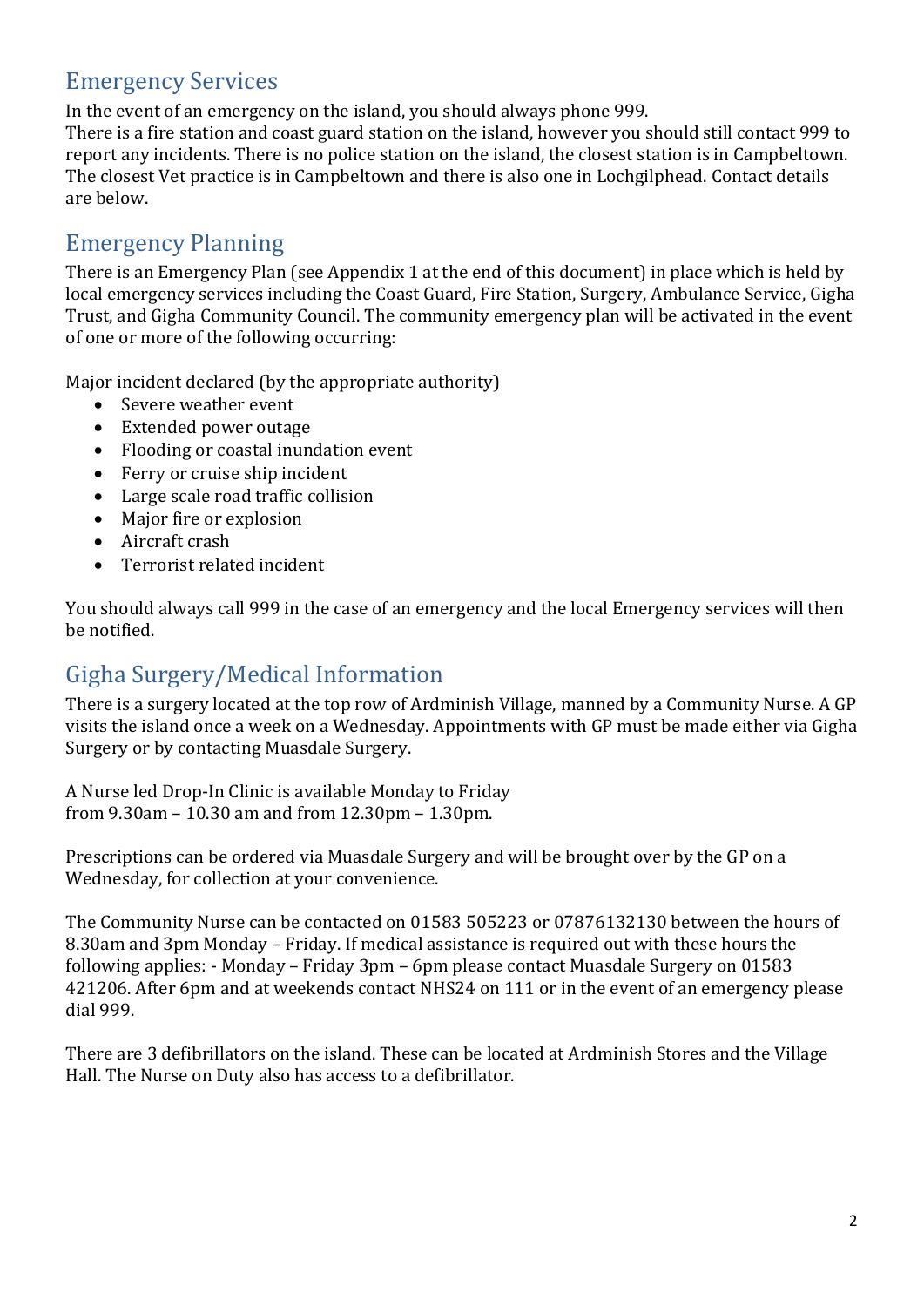#### <span id="page-2-0"></span>Key contact numbers:

| Kintyre Medical Group, Muasdale Surgery | 01583 421206 |
|-----------------------------------------|--------------|
| Prescription ordering                   | 01583 421266 |
| Gigha Surgery                           | 01583505223  |
| Gigha Nurse on Duty Mobile              | 07876 132130 |
| Gigha Trust Office                      | 01583 505390 |
| Westwards Vet, Campbeltown              | 01586552136  |
| Dalriada Vet, Lochgilphead              | 01546 602240 |
| <b>Ardminish Stores</b>                 | 01583 505251 |
| CalMac, Kennacraig                      | 01880 280281 |
| Ferry Farm Tea Room, Tayinloan          | 01583 441141 |
| Dentist, Campbeltown                    | 01586 555375 |
| <b>Tarbert Dental Surgery</b>           | 01880 820387 |
| Argyll & Bute Council                   | 01546 605522 |
| Police Scotland                         | 101          |
| <b>NHS 24</b>                           | 111          |
| Emergencies                             | 999          |
| Power cut report number                 | 105          |
|                                         |              |

Water - if you spot any water leaks when you are out and about, please report immediately to Scottish Water on 0800 077 8778

## <span id="page-2-1"></span>CalMac Ferry Service

In the winter when the weather can be unpredictable, it is wise to keep yourself updated on the weather using apps like XC Weather & BBC Weather (See Useful Websites) as this can affect ferry sailings. Text CALMAC SUBSCRIBE 08 to 60030 to receive updates by text message on the service status of the Gigha ferry and download the CalMac app to check for updates.

Certain ferries are by request only and you will need to phone CalMac at Kennacraig 0800 066 5000 before 2pm on the previous day. The request sailings are on the website in both summer and winter timetables.

There are Travel Ferry Cards for the over 60s who live on the island. These will need to be produced every time you travel and qualify the passenger (not the vehicle) for a reduced fare. These are free and can be obtained from the Post Office in Ardminish Stores. You will need to complete a simple form and produce a passport sized photo. Blue Badge holders also qualify for a small discount on ferry travel for their vehicle.

## <span id="page-2-2"></span>Public Transport:

West Coast Motors run a "shoppers' bus" to Campbeltown every Tuesday (9.30am sailing from Gigha) which leaves Tayinloan ferry terminal car park at 10 am and returns from opposite Tesco at 1pm to the ferry terminal in time for the 2pm sailing to Gigha. Tel: 01586 552319.

Citylink service 926 travels to Glasgow three times per day. The bus only collects passengers from the old shop / post office at the top of the ferry road in Tayinloan village. Please note that the bus does not go down to the ferry terminal car park. See the link on Useful Websites.

It is also possible to travel to Tarbert and Campbeltown on the school buses in term-time. Please check with West Coast Motors for details.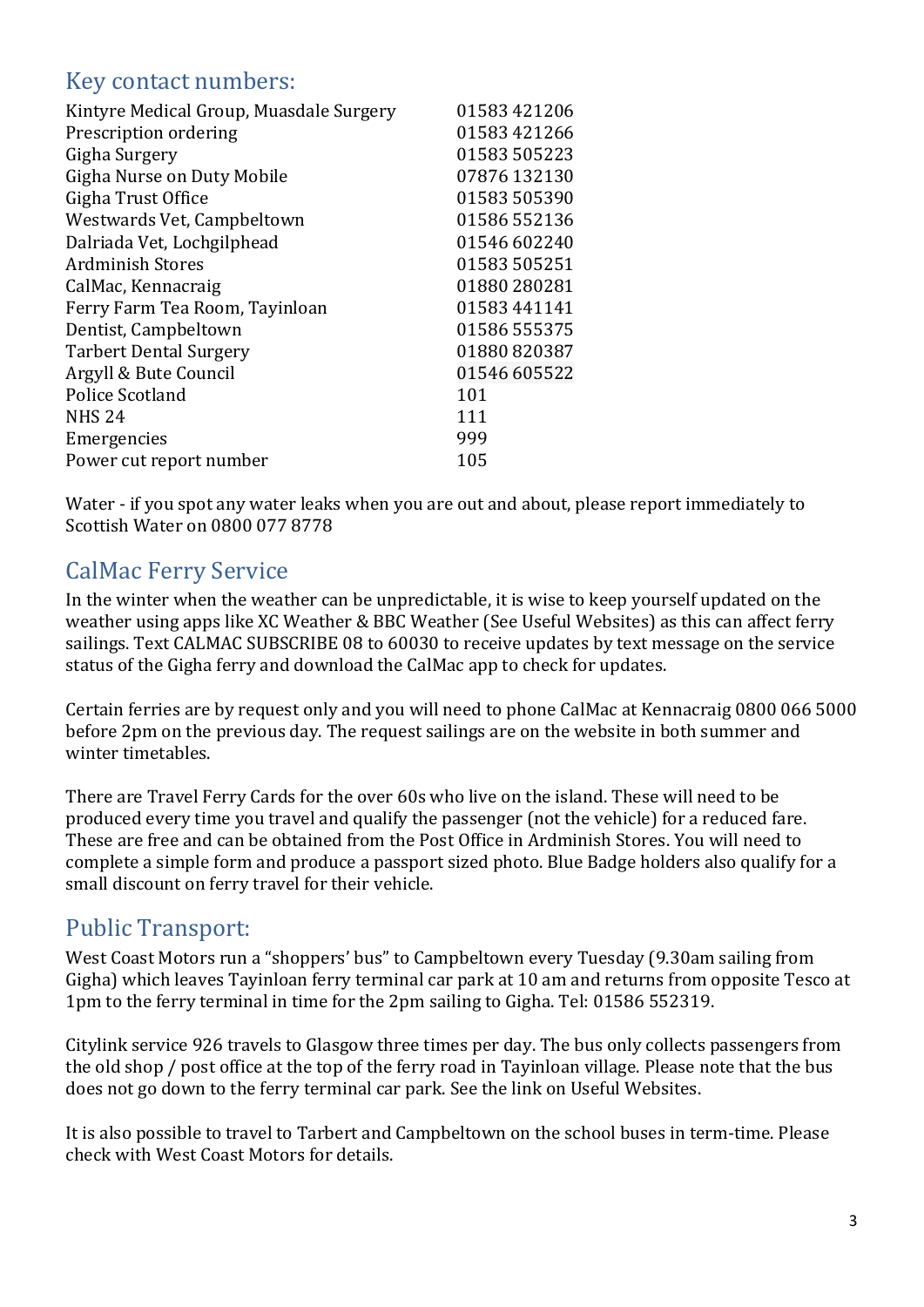Loganair operates a twice daily return flight to Glasgow Airport from Campbeltown Airport at Machrihanish.

The nearest train station is in Oban and trains to Glasgow stop in Arrochar.

# <span id="page-3-0"></span>The Isle of Gigha Heritage Trust (IGHT)

The community Trust owns the majority of land and built assets on the island. If you are unsure who to contact about any local matters (excluding emergency situations), try contacting the Trust office for advice. The IGHT was formed to benefit the community of the Isle of Gigha, and its purposes include the economic and social regeneration of the community through sustainable development. To become a Member of the IGHT, you must be 18 years or older to become an ordinary member which entitles you to attend Member's meeting, vote at meetings, and stand for election to the Board after 1 year of membership. If you are aged 16-17 you can apply for a junior membership, however you will be unable to stand for election to the Board or vote at meetings.

Benefits of joining the IGHT is that you will receive monthly newsletters which include updates on all IGHT and wider island activities including community projects and events. You will also be able to vote at meetings and join the Board of Directors. IGHT Members also get permanent free entry to Achamore Gardens. To apply for IGHT membership contact the office on 01583 505390 to receive an application form. The application form is short but must be supported by evidence of being on the electoral roll for Gigha and a payment of £1.

## <span id="page-3-1"></span>Housing

You must be registered with Homehunt Gigha before you can apply for an IGHT rented property. To find out more about the process, contact the Trust office for a Homehunt Gigha booklet. All available properties are advertised for 28 days on the website, Facebook and on local noticeboards, and only those registered for Homehunt can apply for the property. Contact the IGHT office by telephone 01583 505390 or email shona@gigha.org.uk.

In addition to Trust managed housing, [Fyne Homes Housing Association](https://fynehomes.org.uk/) (Tel 0345 6077117) and [ACHA](https://www.acha.co.uk/) (Tel 01546 605880) have housing on the island which may be available to let.

Any property sales will be advertised with an Estate Agent and will most likely appear on [Right](https://www.rightmove.co.uk/)  [Move.](https://www.rightmove.co.uk/)

## <span id="page-3-2"></span>Driving on Gigha

The roads on Gigha are narrow single-track roads with few passing places. There are limited places for large vehicles, such as motorhomes, to park and turn. You should not park in front of farm gates, access points, residential homes, or locations that will damage our verges. If you see a vehicle coming towards you, or the driver behind wants to overtake, pull into a passing place. Please remember to drive slowly on Gigha to protect livestock and respect other road users. We advise no more than 20mph when passing the village and when approaching corners. The speed limit on roads off the main road is 10 mph. If your vehicle goes off the road and is stuck, you should try contacting someone local to assist in the first instance. If you are unable to ask for assistance, you should try contacting a local business to access their phone to contact someone on the island that can assist with recovering your vehicle.

## <span id="page-3-3"></span>Moorings and Pontoons

Contact Gigha Trading Ltd on 01583 427300 or email **trading@gigha.org.uk** if you wish to use these facilities.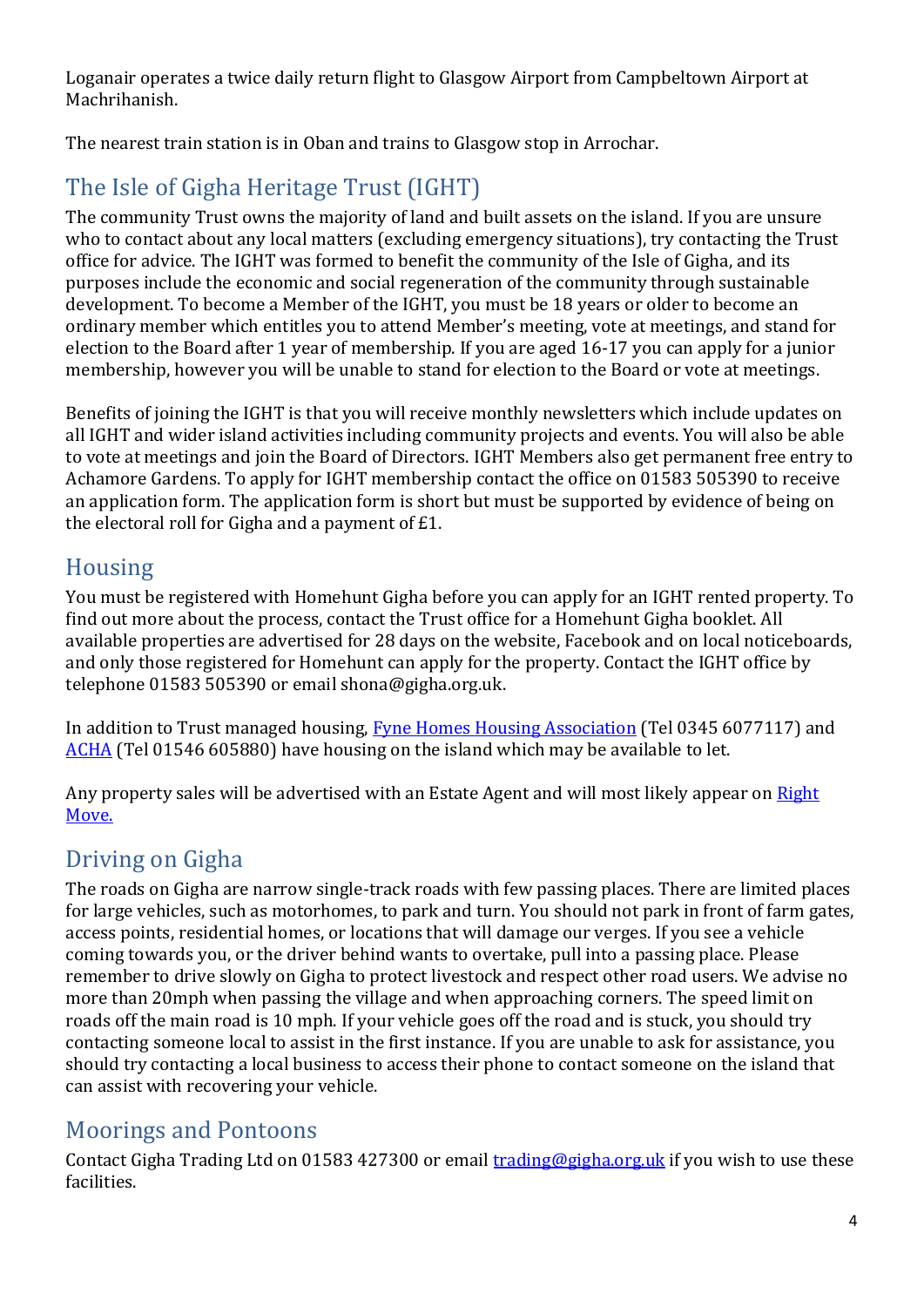## <span id="page-4-0"></span>Craft Units (next to the Gigha Hotel)

Craft Unit 1 is the IGHT Office. Opening hours are Monday – Friday 9am-5pm. The Trust office can be contacted on 01583 505390.

Craft Unit 2 is the [Gigha's Natural Skincare](https://store24028192.ecwid.com/) shop which is run by Morven. The ethos of the company is to promote an affordable Skincare range made with active plant materials. Morven also offers holistic treatments such as reiki and ear candling, massages, and Douglas Heel 123 activation which can be offered by appointment only. Morven can be contacted at 07881426616 or by the Facebook [page.](https://www.facebook.com/GighasNaturalSkincare/)

Craft Unit 3 is a Craft Shop which is run by the [Gigha Hotel.](https://www.gighahotel.com/) The shop offers a range of local crafts and other products for sale.

#### <span id="page-4-1"></span>Rubbish and recycling collections

Argyll and Bute Council are responsible for both rubbish and recycling collections. Timetables can be found online at: [Bin Collection \(argyll-bute.gov.uk\).](https://www.argyll-bute.gov.uk/planning-and-environment/bin-collection) General Rubbish is uplifted every 3 weeks on a Thursday Blue Bins Recycling uplift every 2 weeks on a Tuesday

Glass Recycling is at the rear of the Gigha Hotel

Soft Plastics can be recycled at Tesco in Campbeltown

[Roading Recycling](https://www.argyll-bute.gov.uk/roading-recycling-centre) ("the Tip") Mon – Fri 10 – 5.30, Sat & Sun 11-4, Campbeltown.

<span id="page-4-2"></span>There is also a tip near Lochgilphead and one on the way into Oban.

## Septic Tanks

There is no mains sewer system on Gigha, and all properties will be linked to a septic tank. The IGHT organises for Trust properties to be serviced annually by [Septic Tank Services.](https://www.septictankservicesltd.com/) You may be able to arrange to have your tank services at the same time if you contact the office prior to the Autumn when annual servicing tends to take place. Please note that the cost and responsibility of emptying and servicing a septic tank is that of the property owner.

#### <span id="page-4-3"></span>Ardminish Stores

We are the one food shop on the island, and we are fully stocked with fruit and veg, dairy, and a wide variety of fresh and frozen products. A range of beers, wines, spirits, and tobacco is also available. We run the island fuel station with Petrol, Diesel, farm, and marine Diesel. We also stock coal, kindling and various gas. We have a large selection of refillable items and do regular bulk orders with wholefood suppliers. Fruit and Veg can be ordered on a Sunday for Delivery on a Tuesday evening. If you have any queries just ask, we're always happy to help, be it with logistics etc. The nearest supermarkets thereafter are in Campbeltown (Tesco and Co-Op) and Tarbert (Coop). There is no supermarket delivery to the island.

Monday 09:00 – 17:00 Monday 09:00 – 17: Tuesday 09:00 – 14:15 Tuesday 09:00 - Wednesday 09:00 - 13:00 Wednesday 09:00 -Thursday 09:00 – 17:15 Thursday 09:00 - Friday 09:00 – 17:00 Friday 09:00 -Saturday 09:00 – 17:00 Saturday 09:00 -Sunday 12:00 – 14:00 Sunday 12:00 -

[Ardminish Stores and Yurt Experience | Facebook](https://www.facebook.com/ardminishstores) Telephone: 01583 505251

Winter Opening Hours: Summer Opening Hours (tbc):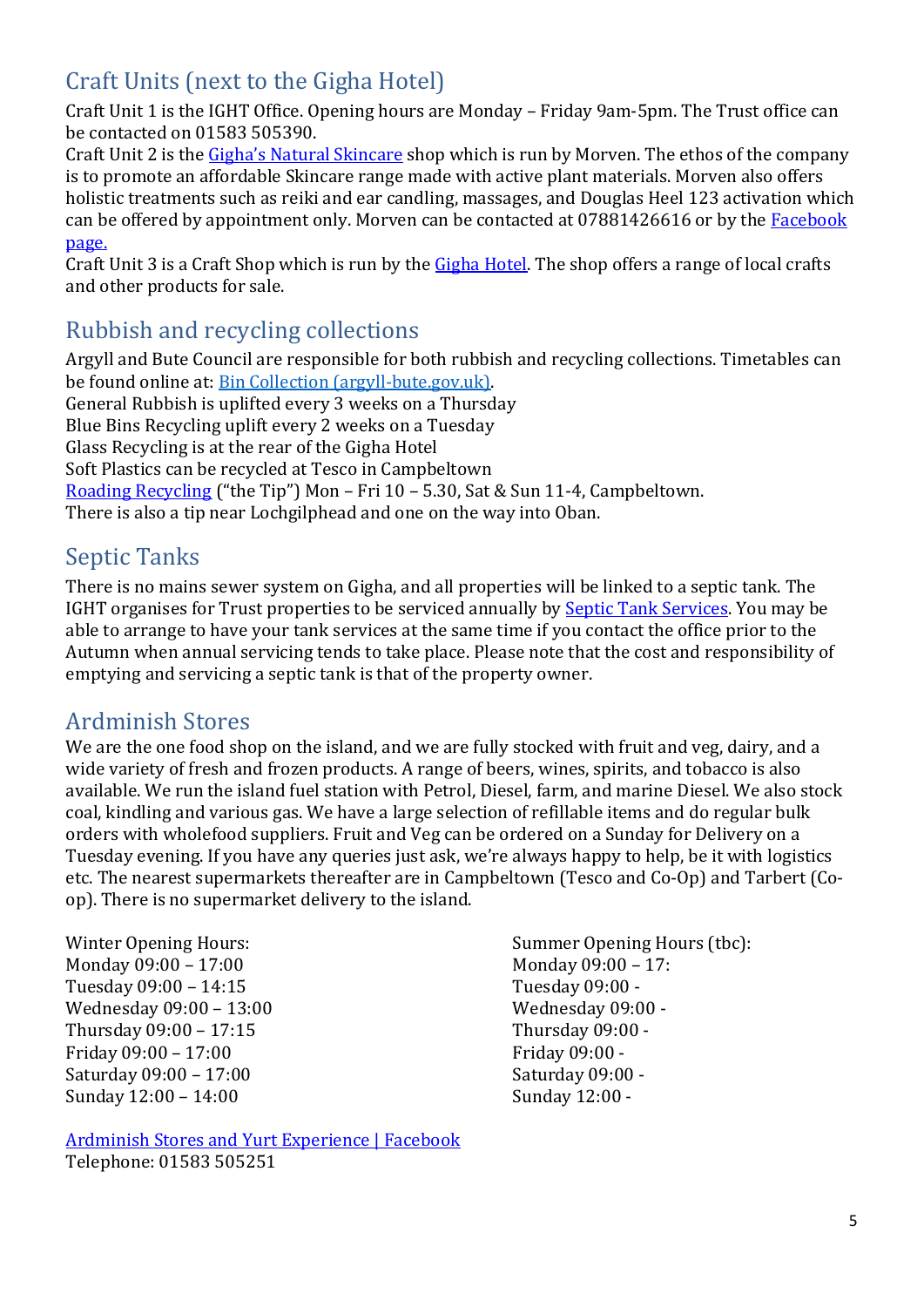## <span id="page-5-0"></span>Post Office

The island Post Office is situated in Ardminish Stores. The opening hours are 9-11am but if Hannah or Joe are around we are more than happy to process any Post office business out with opening times. Cash withdrawals with all major banks can be done within our branch but not credit cards. Payment of bills and cheque deposits are also carried out along with other postal requirements.

Royal Mail deliver post on the island Monday to Saturday unless there has been a ferry disruption.

#### <span id="page-5-1"></span>Fuel

Petrol, diesel, and marine diesel are available on the island at Ardminish Stores. Calor Gas, Ardminish Stores 01583 505251 McNair & Son (coal, peat, logs, heating oil): 01586 552020 Kintyre Firewood (logs): 07464 138911

## <span id="page-5-2"></span>Ordering & Returning Parcels

Some items will require a mainland address when you order. The address to use is Ferry Farm Tea Room Ferry Road Tayinloan by Tarbert, Argyll PA29 6XQ

Make sure your name and Gigha address is provided somewhere – a small fee will be charged for delivery of these items. Deliveries of courier goods from the Ferry Farm to Gigha are usually made on Tuesday and Thursday by Alistair Aitken.

Courier returns e.g., Hermes, can be made through Alistair Aitken. He will collect any returns from your house providing a text or a phone call has previously been made. Please remember to print and attach a returns label to the package. It will be collected on the delivery days, Tuesday, or Thursday. Tel: 07562 847251

#### <span id="page-5-3"></span>Argyll and Bute Council

Argyll and Bute Council is responsible for the main road through the island, the ferry car park and public toilets and the street lighting, so please report any issues to them directly via their website. The timetable for rubbish and recycling is also on their website Bin Collection [\(argyll-bute.gov.uk\)](https://www.argyll-bute.gov.uk/planning-and-environment/bin-collection)

#### <span id="page-5-4"></span>Village Hall

The Village Hall is available for hire for community events, fundraising, private parties, weddings, public & private meetings, seminars, etc. Events must be booked well in advance with the secretary. Contact Morven on 01583 505118 or email [morvenandrew@yahoo.co.uk.](mailto:morvenandrew@yahoo.co.uk) Regular events in the Hall are Whist, Table Tennis, Children's Christmas & Halloween parties, Book bug, Yoga, Line Dancing and Tai Chi. The hall relies on a voluntary committee who donate their time and much more to help the hall survive. Scottish Charity Number SC029641

## <span id="page-5-5"></span>Church

The church is located in the centre of Ardminish Village, opposite Ardminish Stores. Services are usually held at 11am on Sunday and everyone is welcome but please check the Notice Board at the Church or for further information or contact Susan Allan 01583 505215. Regular events at the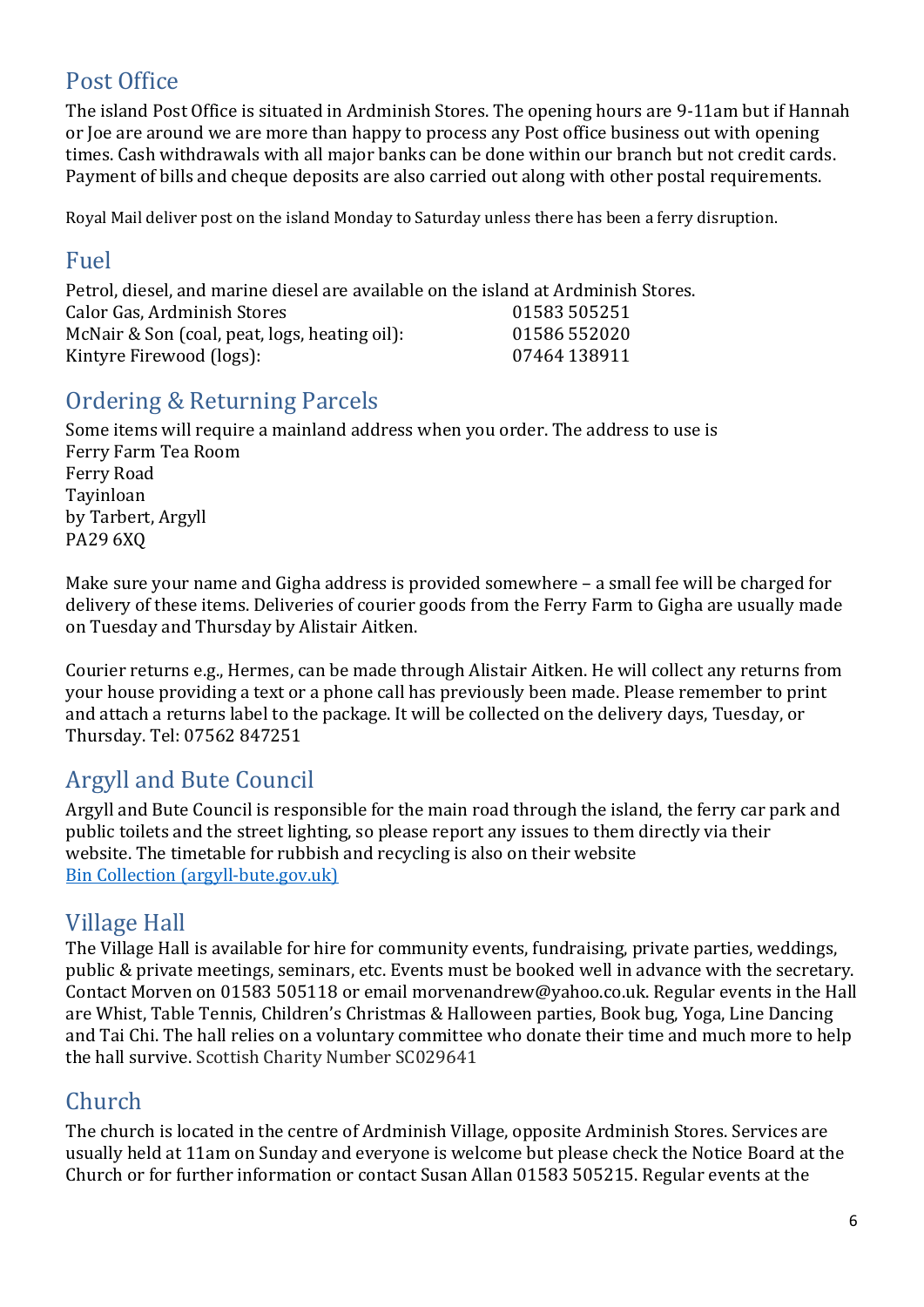Church include a Singing Group and a Crafting Session. Details of these can be found on the Gigha Notice Board on Facebook or the Noticeboard at Ardminish Stores.

#### <span id="page-6-0"></span>Places to Eat

The Nook, which is located at Ardminish Stores, provides seafood takeaway on a Friday during the winter then Wednesday to Sunday in the summer months please stop by the shop to find out what's on. Their [Facebook page](https://www.facebook.com/TheNookGigha) is kept up to date with menus and opening hours. Ardminish Stores can be contacted on 01583 505251.

The Gigha Hotel offers lunch and evening meals however advanced booking is advised. The Gigha Hotel can be contacted on 01583 505254.

[The Boathouse restaurant](https://boathouseongigha.com/) opens for meals from March/April – September/October. The Boathouse can be contacted on by telephone on 01583 505123 or email eat@boathouseongigha.com

## <span id="page-6-1"></span>Schooling

Pre-5 and Primary school children are well catered for at the Gigha Primary School and Early Learning Centre. In the primary stages we are a single class school with Primary 1 to Primary 7 sharing one classroom. For further information please contact the school 01583 505259 or the Head Teacher Julie Wilson via enquiries-gigha@argyll-bute.gov.uk

Campbeltown Grammar School or Tarbert Academy are the nearest secondary schools on the mainland. Pupils travel daily, leaving on the early morning ferry and returning at approximately 5.00pm. Public transport connections take pupils from the ferry to secondary school and back.

## <span id="page-6-2"></span>Local Groups, Events & Volunteering

There are a number of local groups, events, classes, and volunteer opportunities. The best way to find out and stay up to date is by joining th[e Gigha Noticeboard Facebook page,](https://www.facebook.com/groups/666984533412791/) or by checking the noticeboards outside Ardminish Stores.

Achamore Gardens is always happy to have volunteers to help with general gardening duties. PPE and equipment will be provided with guidance offered from the team at Achamore. Sometimes volunteer days are planned such as bulb planting, however this will be well advertised. Contact Head Gardener Bryony White at [gardens@gigha.org.uk](mailto:gardens@gigha.org.uk) or visit the Trust office.

The Island Countryside Ranger Service also offers volunteer opportunities which includes beach cleans, tree planting, and other environmental activities. To get in touch with the Ranger service, contact Casey-Jo Zammit at [ranger@gigha.org.uk](mailto:ranger@gigha.org.uk) or visit the Trust office.

## <span id="page-6-3"></span>Useful Websites:

[Isle of Gigha -](https://www.bbc.co.uk/weather/8316797) BBC Weather [Service status & info | CalMac Ferries](https://www.calmac.co.uk/service-status) [Timetables & maps -](https://www.westcoastmotors.co.uk/services) West Coast Motors [Citylink :: Connecting Scotland](https://www.citylink.co.uk/timetables.php) [home \(argyll-bute.gov.uk\)](https://www.argyll-bute.gov.uk/home) [The Isle of Gigha](https://www.gigha.org.uk/) [http://www.visitgigha.org.uk](http://www.visitgigha.org.uk/) (coming soon) [Isle of Gigha Heritage Trust | Facebook](https://www.facebook.com/isleofgighaheritagetrust/) [Gigha Noticeboard | Facebook](https://www.facebook.com/groups/666984533412791/)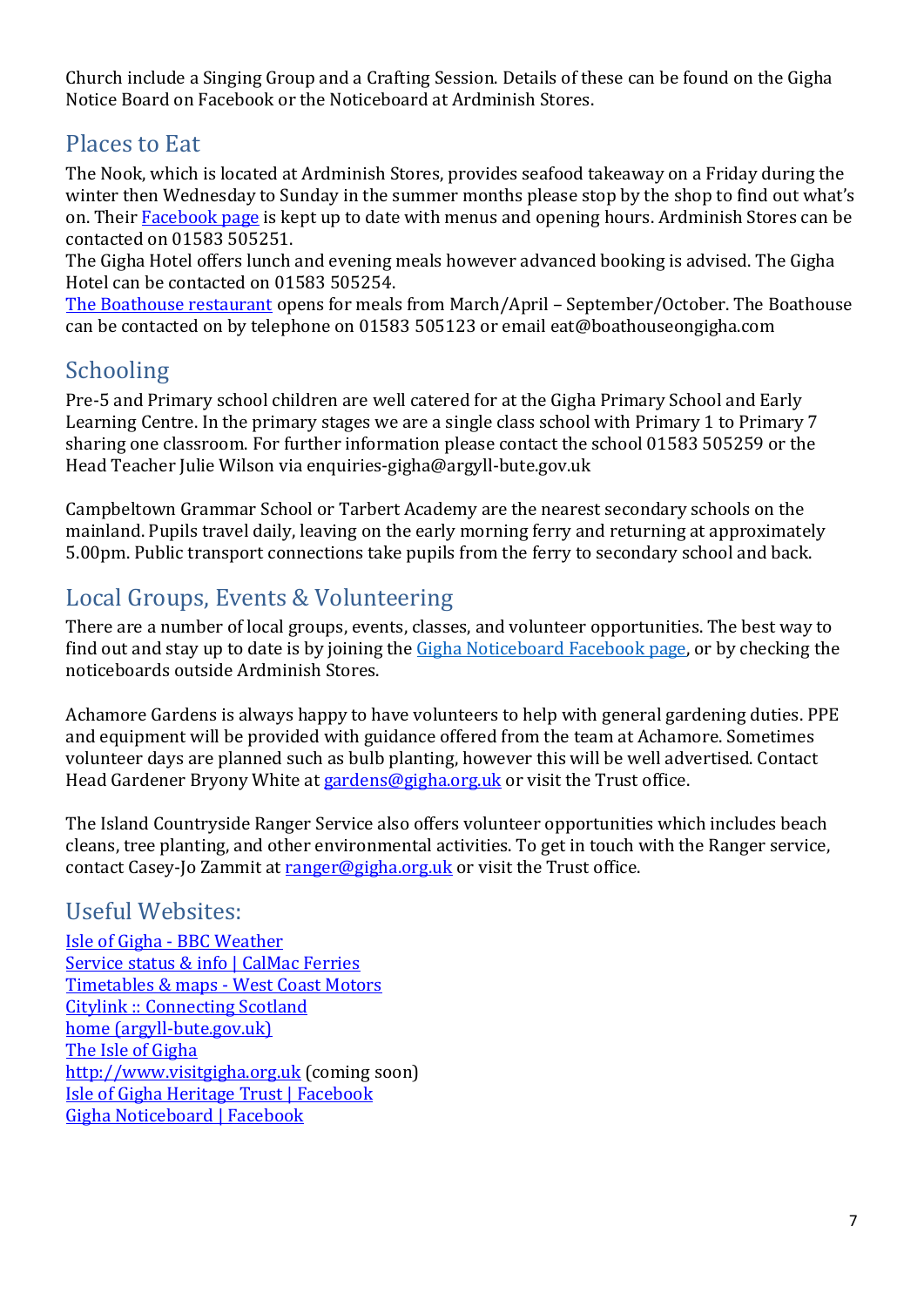# <span id="page-7-0"></span>Employment

Local job opportunities tend to be advertised online and in local noticeboards. However, the best way to find out about jobs on the island is to contact businesses who may take a note of your interest in applying for roles: IGHT - 01583 505390 Scottish Salmon Company - 01583 505319 Gigha Halibut – 01700 821 226 Gigha Hotel - 01583 505254 Boathouse Restaurant - 01583 505123 LRM Holiday Lets - 07775 262192

Given Gigha's close proximity to the mainland, it is possible to commute to employment on the mainland. Job opportunities tend to be advertised in the local Campbeltown Courier newspaper. Jobs at Argyll and Bute Council tend to be advertised on [My Job Scotland.](https://www.myjobscotland.gov.uk/)

## <span id="page-7-1"></span>Resilience/Island Life

Island life sometimes means planning jobs takes a little more care and attention - Joe and Hannah can only hold limited hardware supplies and nipping to B&Q for that vital spare part is not possible. But planning your jobs carefully before hand, ensuring you have all you need plus possibly some spares before you start can limit any problems.

Power cuts do happen, although much less frequently nowadays. Make sure all torches are fully charged and located at various strategic parts of the house and be careful with candles / matches!

## <span id="page-7-2"></span>Trades and Services locally

Electricians, Plumbers & Joiners in Campbeltown, Tarbert and Lochgilphead Car Servicing and repair in Campbeltown, Tarbert and Lochgilphead Opticians in Lochgilphead, Ardrishaig, Campbeltown and a branch in Tarbert Hairdressers in Campbeltown, Tarbert and Lochgilphead Carpet fitters locally There is a Boarding Kennels & Cattery, near Campbeltown

## <span id="page-7-3"></span>Argyll Recovery

Will take cars, if they can be moved, to the mainland for collection at a cost of £50. Call Keith on 07706 551809 or via Messenger on Facebook.

#### <span id="page-7-4"></span>Local newspapers

Newspapers are available in Ardminish Stores - Campbeltown Courier & The Oban Times.

#### <span id="page-7-5"></span>Government/Local Government

Gigha Community Council: contact Willie McSporran 01583 505249 For local councillors: [Councillors \(argyll-bute.gov.uk\)](https://www.argyll-bute.gov.uk/councillor_list)

MSP MP Jenni Minto (SNP) Brendan O'Hara (SNP) Tel: 0131 348 5106 Tel: 020 7219 8783

[Jenni.Minto.msp@parliament.scot](mailto:Jenni.Minto.msp@parliament.scot) [Brendan.Ohara.MP@parliament.uk](mailto:Brendan.Ohara.MP@parliament.uk)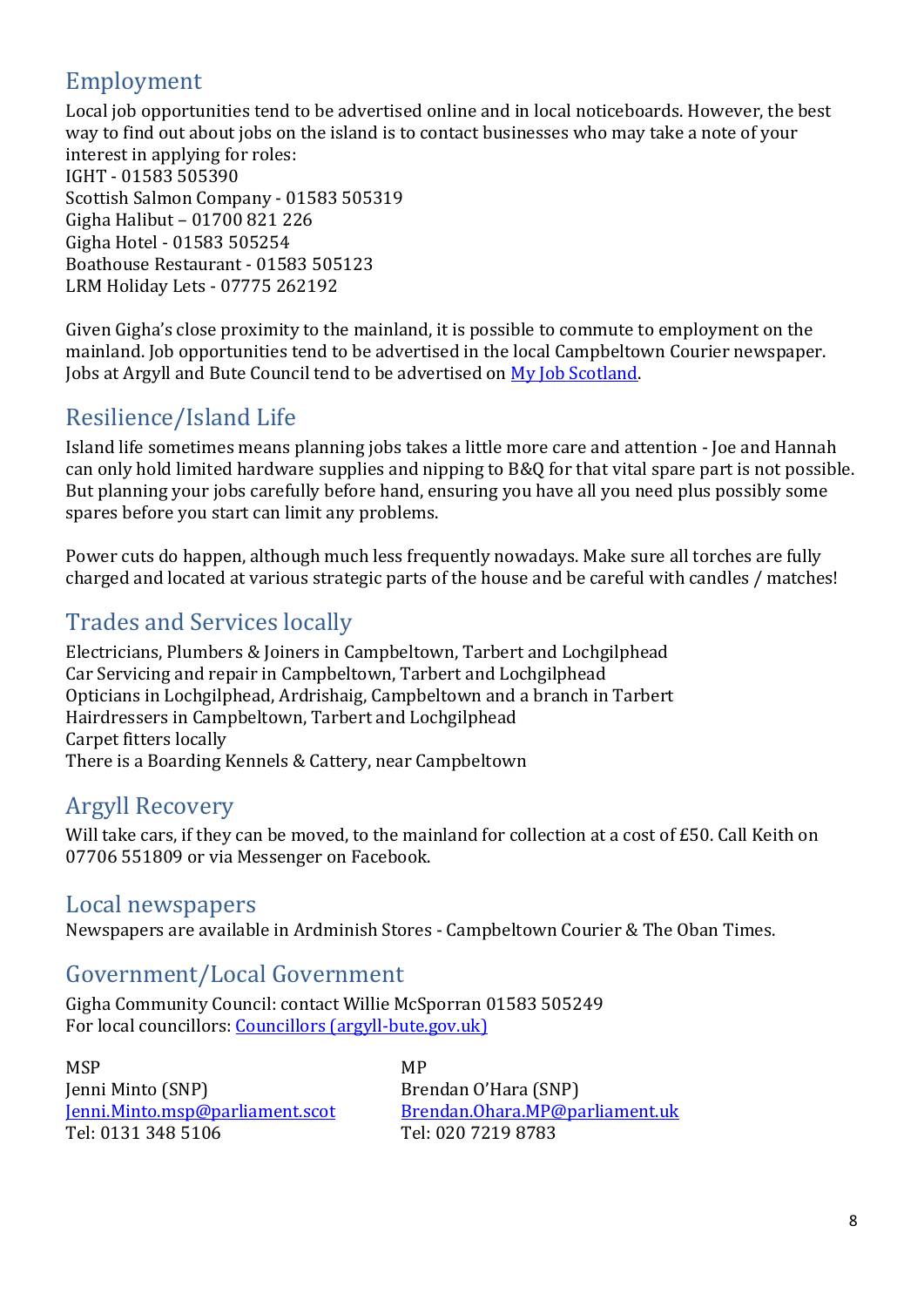## <span id="page-8-0"></span>Appendix 1: Isle of Gigha Community Emergency Plan

If a major emergency happens it may be some time before help arrives. It's very important that you and your family get together to prepare.

 $\sqrt{\phantom{a}}$  Agree a plan in advance with those in your home.

 $\checkmark$  Complete this template together and keep it safe in case you need to use it.

If the emergency means it is not safe to go out, the advice is usually to: GO IN (go indoors and close all windows and doors), STAY IN (stay indoors), TUNE IN (to local radio, TV, or the internet, where public information and advice from the emergency responders will be broadcast.)

My local radio station: ……………… is on frequency: …………………………

If you have to leave your home, get out, stay out, and take others with you.

Think of two meeting places: one near home and one further away in case you can't get home.  $\checkmark$  Meeting place 1 (Near Home)  $\checkmark$  Meeting place 2 (Further away)

Location: ………………………….. …………………………..…………... Location: …………………………..

…………………………..…………...

Pick a friend or relative who lives out of the area, who you will agree to call to say you're OK, should you need to leave home. Make sure this person knows.

✔ Friend or relative to call to let people know that you're OK

Name: ………………………….. Telephone Number: ………………

If it is safe to do so you should check on your neighbours and vulnerable people living close by. Have a think about who they are in advance:

|          | Tel Number: |
|----------|-------------|
| Address: | Tel Number: |
|          | Tel Number: |

Important Telephone Numbers

For the emergency services, dial 999 For NHS 24, dial 08454 24 24 24 For SEPA"s flood line, dial 0345 988 1188 For Scottish Water 0845 601 8855

You should record other important numbers: